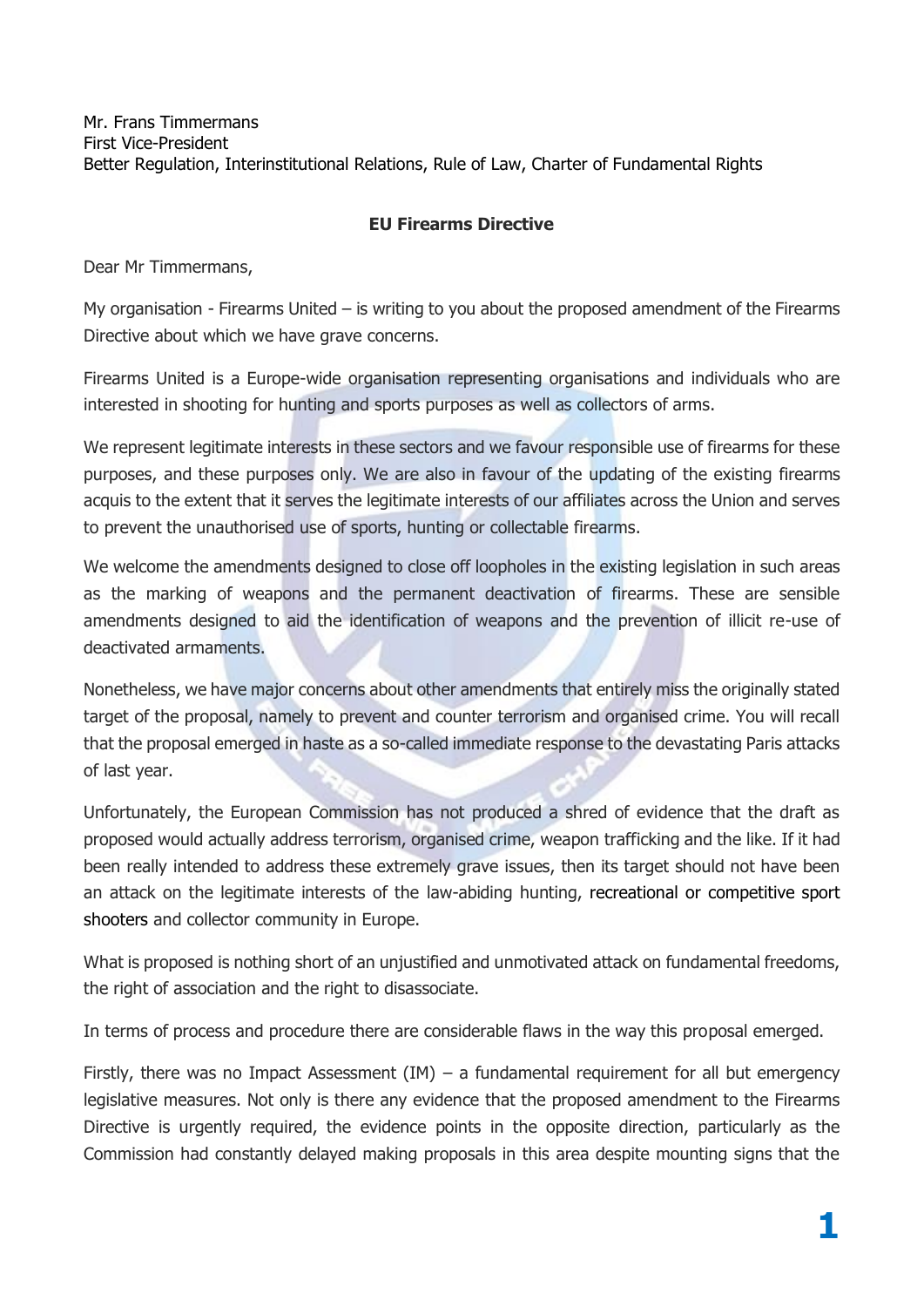original legislation was out of date and unfit for purpose. In the absence of a Commission IM, we commissioned our own IM which we are happy to share with you (enclosure). No doubt while we could be accused of serving our own interests, you will see that it is a considerable piece of work that we believe should enrich the decision-making process, in the absence of an independently commissioned IM by the Commission.

Secondly, there was no public consultation on the proposed amendments – such a consultation, coupled with a forensic IM, would have elicited the considerable views of our sector as well as other interests in the firearms arena. And just two days ago the European Parliament has voted in overhaul on Rules of Procedures, to increase the transparency. It is a regretful situation that the said rules seem not to apply to proceedings of the Firearms Directive.

Thirdly, it is clear that the principles of subsidiarity and proportionately have been completely disregarded in the interests of getting a fig leaf proposal on the table and subsequently on the statute book.

The original proposal, and even as it stands, the proposed compromise from the European Parliament's IMCO, do not address in any way the substantive terrorist threat that Europe faces.

The proposals disadvantage genuine hunters, recreational or competitive sport shooters and collectors.

They introduce disproportionate costs and administrative burdens.

They introduce legal uncertainty and are practically unworkable. They give considerable scope to Member States to introduce even more draconian measures, and are an invitation to "gold plating". All of these combined would be likely to give rise to considerable domestic litigation in the Member States, and probably right up the European Court of Justice and European Court of Human Rights.

They are contrary to the better regulation agenda championed by Commission President Juncker and First Vice-President Timmermans. This agenda was part of Mr Juncker's ten-point political plan for Europe which was endorsed explicitly by both the Parliament and the Council.

They are also highly likely to give rise to the diversion of scarce police resources to policing an area that does not need more policing. As we have said, we represent legitimate hunters, shooters and collectors who want to uphold the law, and actively seek sensible amendments to the existing acquis to bring it up to date. These citizens of the Union should not be de facto criminalised by the consequences of a badly thought out proposal. Nor should scarce police resources be diverted from where they are so badly needed, namely addressing terrorism, organised crime, weapons' trafficking and other such heinous activities.

In summary, my organisation and our affiliates across the EU have major concerns about the following aspects of the emerging amended proposal: